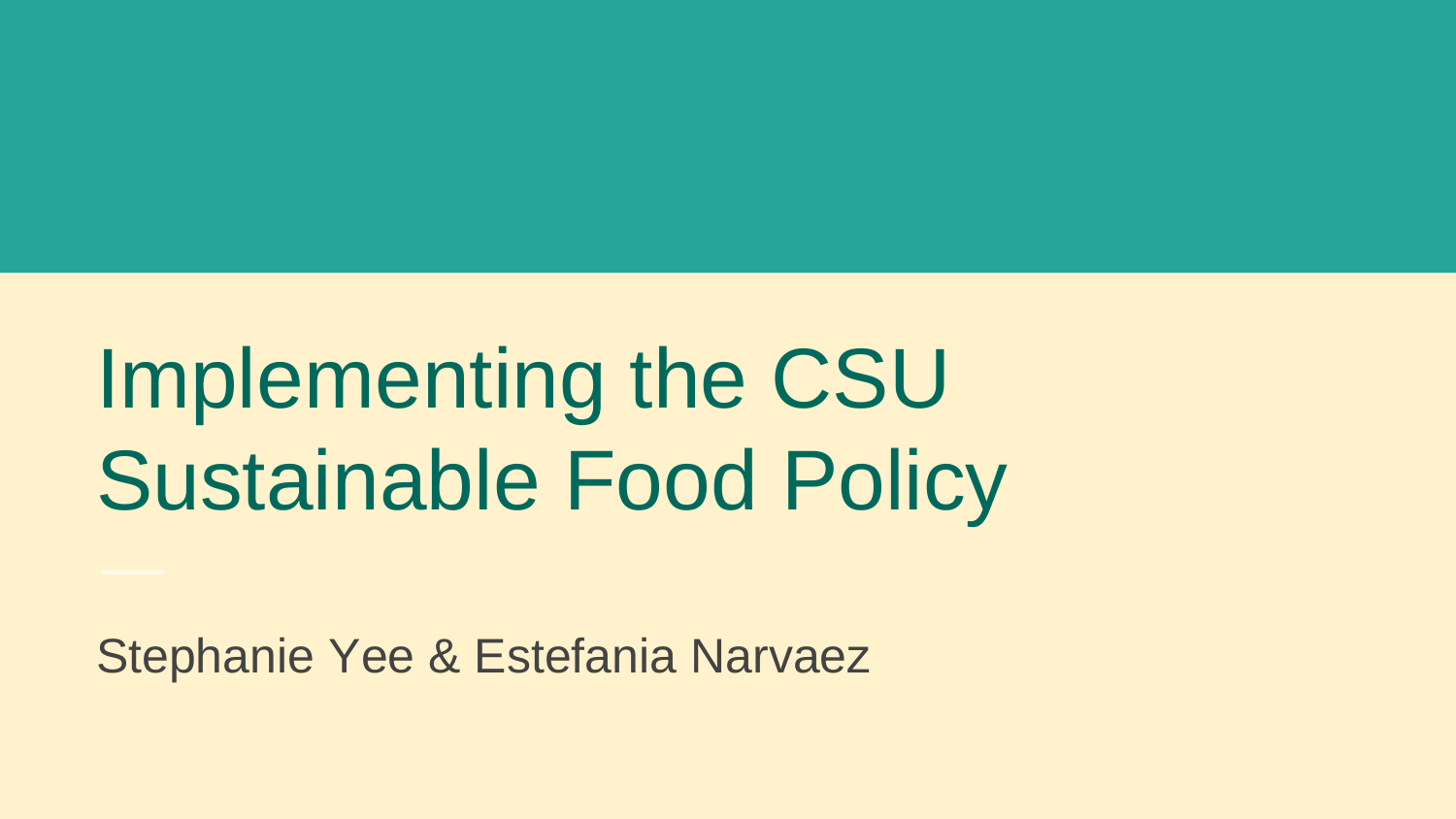# The policy: Sustainable Food Service **([p. 4-5](http://www.calstate.edu/bot/agendas/may14/JointMeeting-CPBG-ED.pdf))**

1. All campus food service organizations should track their sustainable food purchases. Such tracking and reporting will be grounded in the Real Food Challenge guidelines, or equivalent, with consideration to campus requested improvements. Campuses shall strive to increase their sustainable food purchases to 20 percent of total food budget by 2020.

2. Campuses and food service organizations shall collaborate to provide information and/or training on sustainable food service operations to staff and patrons. (14-New)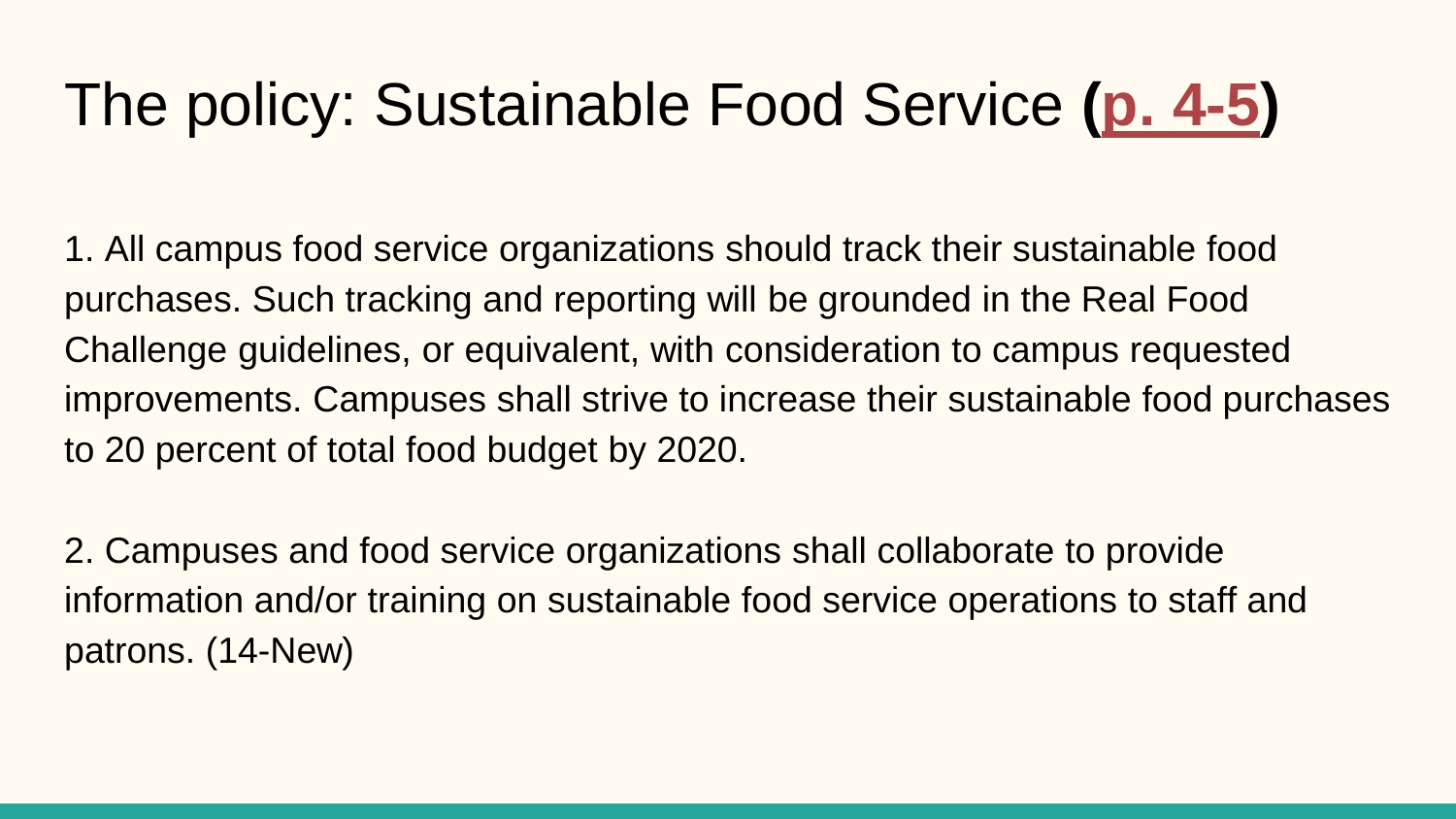# Sustainable Food Policy

What it means/each campus required to do?

- Track food purchasing and impacts of product shifts
	- Real Food Calculator!
- Provide information to staff and patrons
	- Potential training for food service staff
	- Education and outreach for campus community, especially students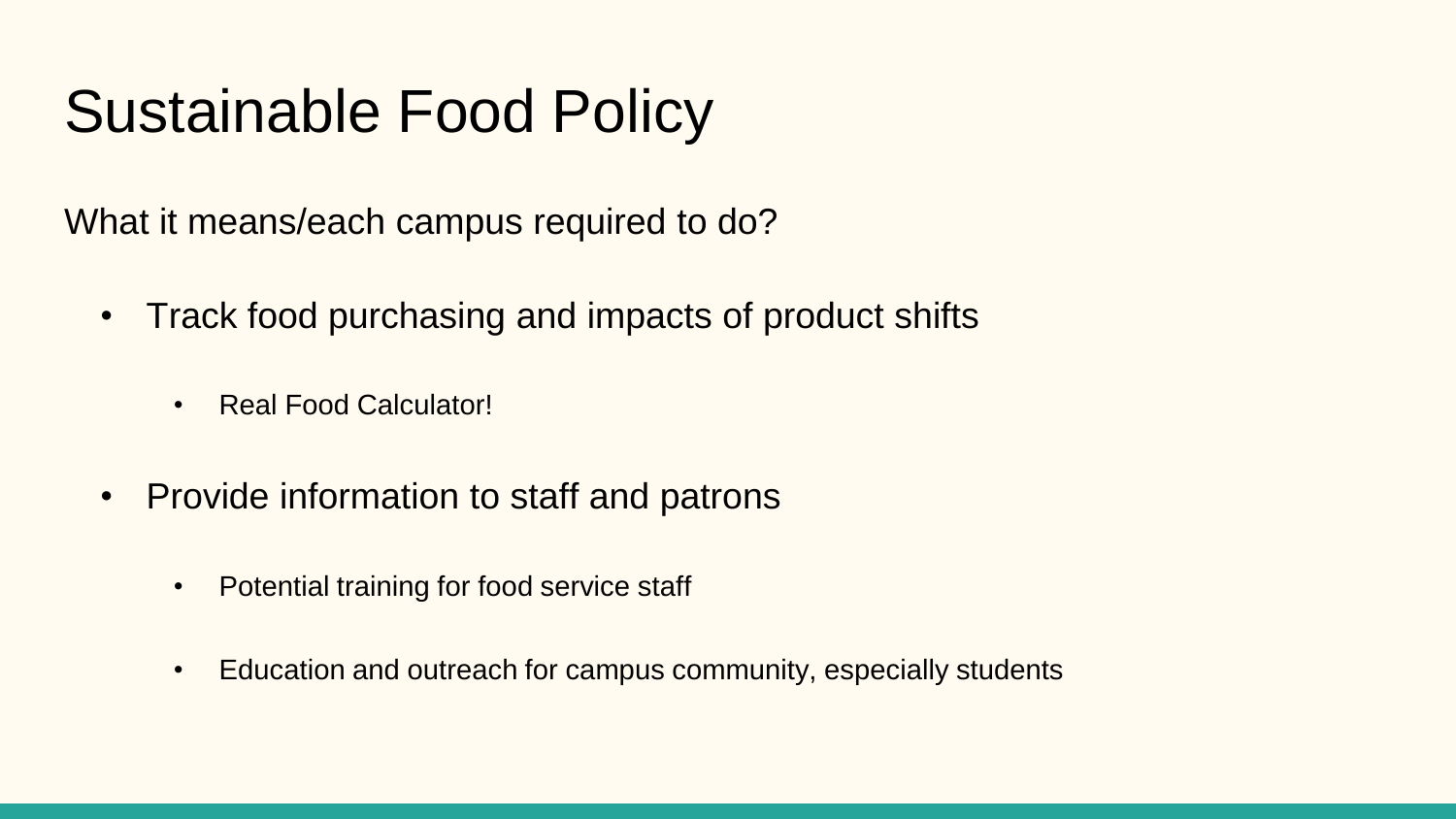### Resources we already have

- [Administration Manual Draft](https://drive.google.com/file/d/0B4gW64MygPviOFNJbzFOeXJFWlE/view?usp=sharing)
	- collection of best practices and recommendations by the CSU Core Team based on feedback from multiple stakeholders on how to achieve the 20% Real Food by 2020
- [Real Food Calculator](http://calculator.realfoodchallenge.org/)
	- Online tracking tool where students audit food purchases. It's AASHE STARS compatible and has staff to support users
	- Can be done in multiple ways:
		- As part of a class
		- An internship for credit or pay
		- As volunteer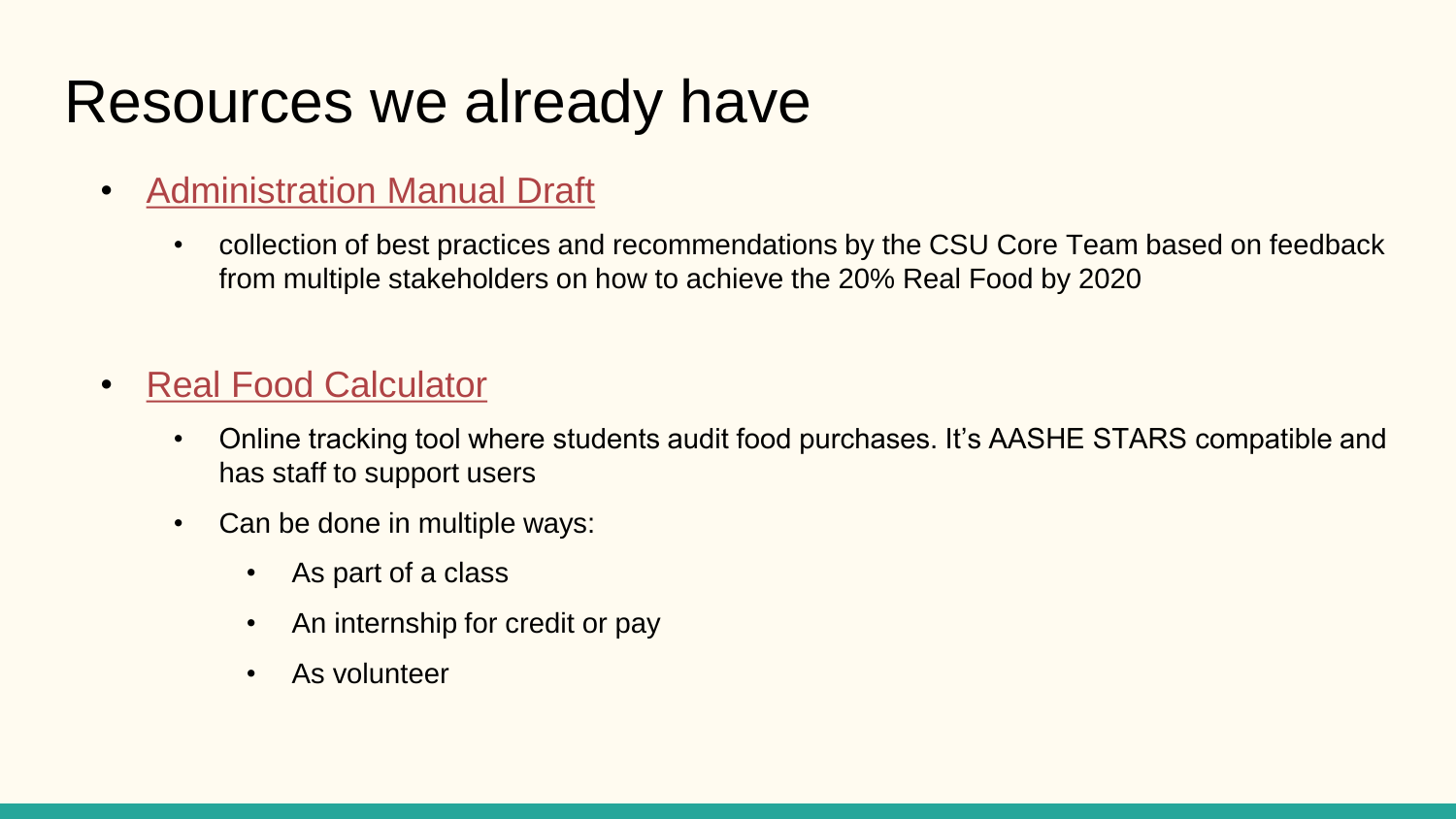#### More resources

- CSU Core Team
	- (Students can apply!!!)
- Regional Trainings
	- (Bring your students!)
- National Summits
	- (Send your students!)